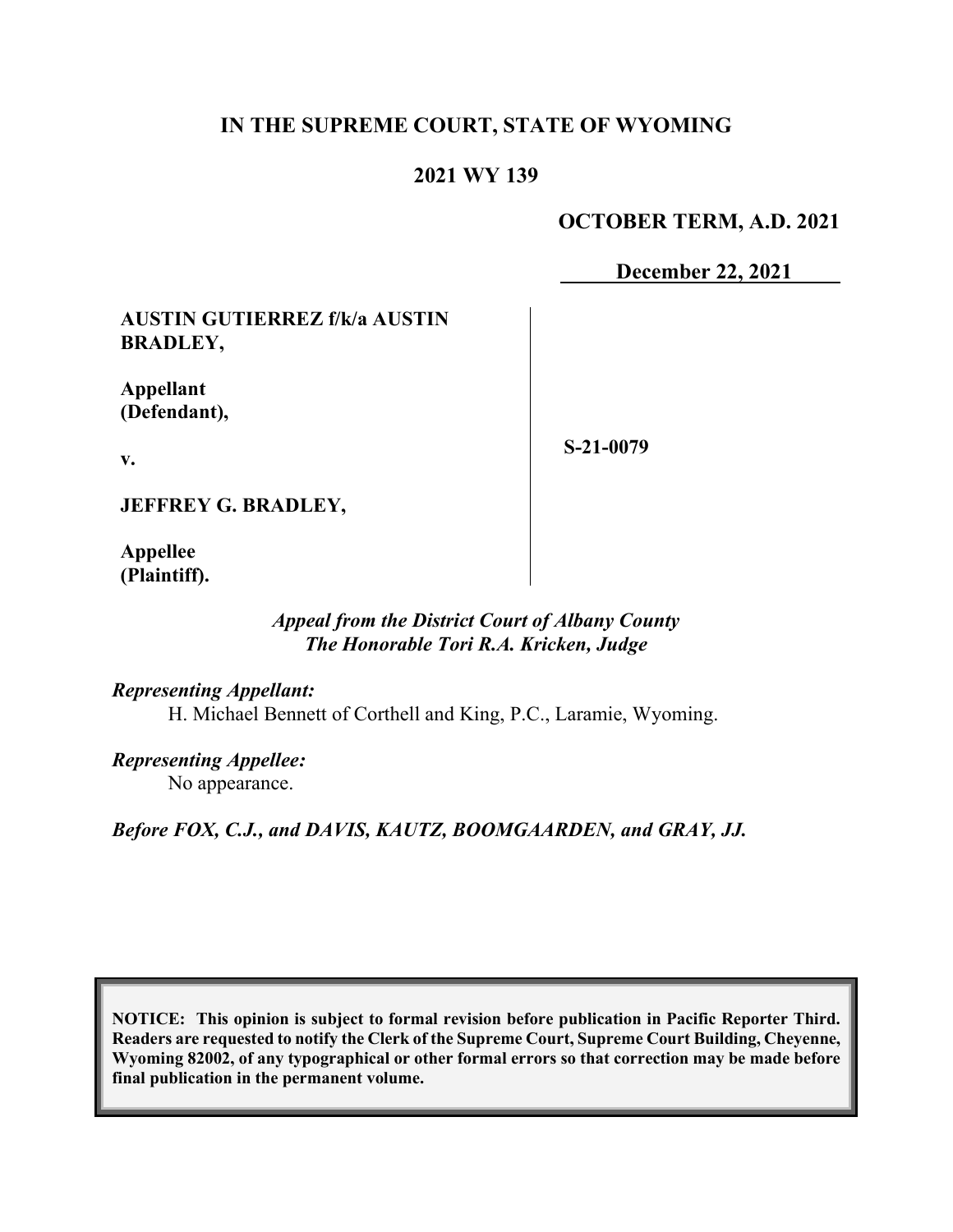#### **BOOMGAARDEN, Justice**

[¶1] Austin Gutierrez (Mother) appeals the district court's child custody modification order awarding Jeffrey G. Bradley (Father) primary physical custody of their two children. Mother contends the court abused its discretion when it determined a material change in circumstances had occurred that warranted reconsideration of the existing child custody order, and when it failed to adequately consider the children's sibling relationships in its best interests analysis. Father did not file a brief. We affirm.

#### *ISSUES*

[¶2] We rephrase Mother's issues as:

- I. Did the district court abuse its discretion by finding a material change in circumstances had occurred that warranted reconsideration of child custody?
- II. Did the district court abuse its discretion by failing to adequately consider the children's sibling relationships in its best interests analysis?

### *FACTS*

[¶3] Mother and Father, who married in 2009, share two minor children: QGB born in 2009, and KJB born in 2010. During the marriage, the parties lived in Laramie, Wyoming. In January 2016, the parties entered into, and the court accepted, a stipulated divorce decree that awarded them joint legal, physical, and residential custody of the children. They agreed to an alternating two-week visitation schedule structured around Father's work travel.

[¶4] Shortly after the divorce, Father remarried. Father and his wife had another child, BB, in 2016. In 2017, Mother moved to Cheyenne and also remarried. Mother's husband had one daughter, JG, from a previous relationship, and Mother and her husband had their first child, GG, in 2018.

[¶5] Mother filed a petition to modify child custody when she moved to Cheyenne. The court granted Mother's petition in April 2018. First, it found that her move constituted a material change in circumstances because the alternating two-week visitation schedule became "simply not workable" and "detrimental" to the children.<sup>[1](#page-1-0)</sup> Then, it determined it

<span id="page-1-0"></span><sup>&</sup>lt;sup>1</sup> After Mother moved to Cheyenne, the two-week visitation schedule meant that, during Mother's visitation, the children were commuting to Laramie from Cheyenne every day for school and extra-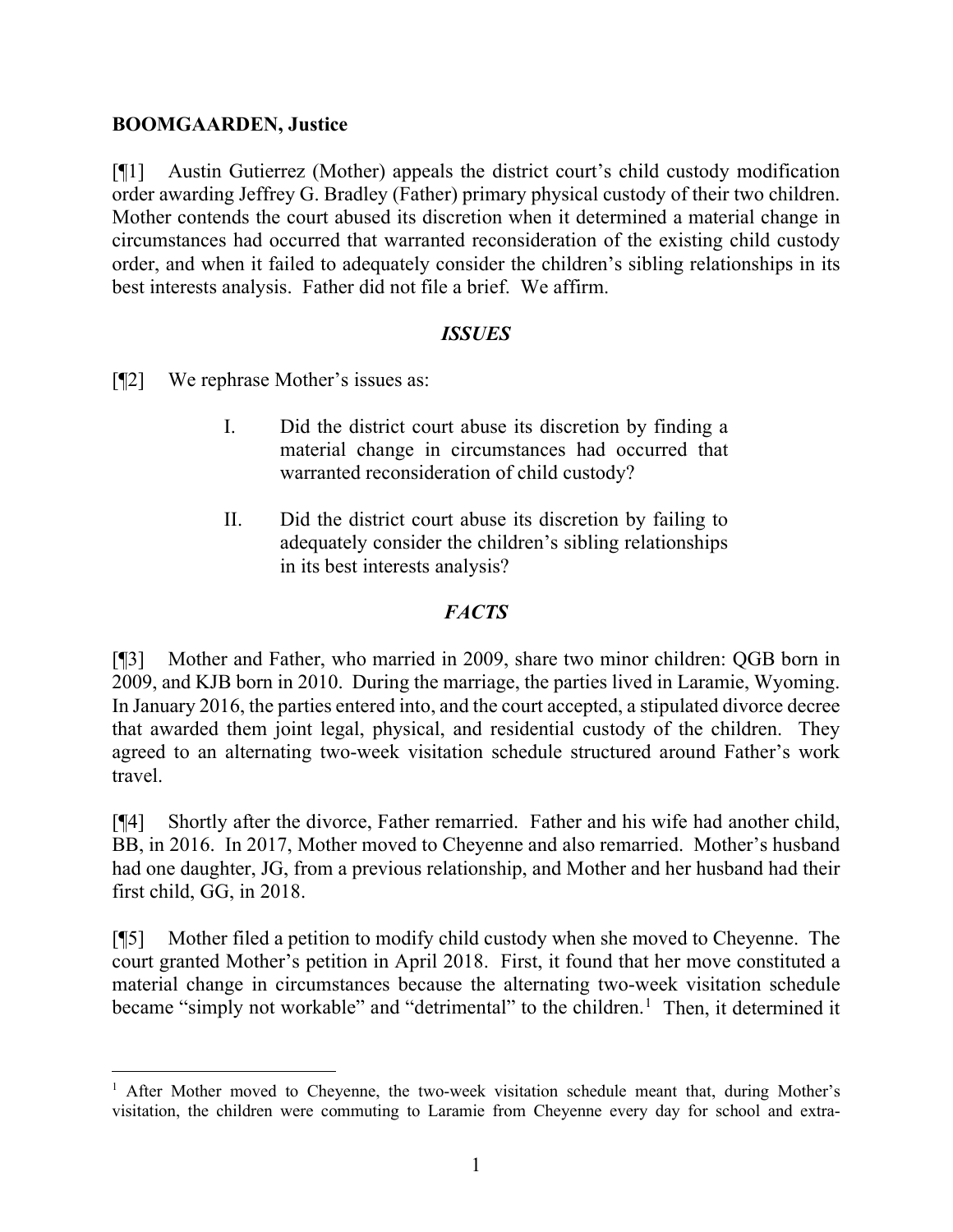was in the children's best interests for the parties to share joint legal custody and for Mother to have primary residential custody<sup>[2](#page-2-0)</sup> subject to Father's liberal visitation.<sup>[3](#page-2-1)</sup>

[¶6] Father filed the custody modification petition at issue in July 2020. His petition contended that a material change in circumstances had occurred in that: the children had expressed a desire to live with Father; Father had moved to Evans, Colorado to be closer to work and now was able to be home every night; Mother had created instability in the children's lives by moving three times since the last modification; and Mother had hindered Father's visitation, caused scenes with Father and his wife at school events, and failed to keep Father informed and involved with the children's lives, schooling, and appointments. Father argued that it was in the children's best interests that he be awarded primary residential custody.

[¶7] In September 2020, Mother's family relocated to Artesia, New Mexico due to her husband's job transfer. Mother and her husband welcomed another child, SG, sometime thereafter.

[¶8] The court held a hearing on Father's petition in January 2021. The children testified first. QGB discussed the move to New Mexico and expressed a desire for things to be like they were before when his parents lived closer. Although he had nothing negative to say about life at Mother's, when asked what he liked about being at Father's he answered that they "do a lot more activities" there, they "do more things as a family[,]" and he is "happier there sometimes." KJB did not state a preference to reside with either parent.

[¶9] Father testified next. He expressed some frustrations with Mother's co-parenting since the 2018 custody modification. Specifically, Mother had moved several times since then and she did not always keep Father informed of those moves. Father also discussed instances when Mother was inflexible regarding visitation, failed to include him on school forms and thereby made it difficult for him to access information, and did not allow him to help out with the children's medical appointments and needs. Additionally, Mother and her husband had caused two public scenes by yelling at Father and his wife in front of the children at school events.

curriculars. The court found that "[i]t does not serve the best interests of the children to spend their time in such a manner, sometimes on dangerous roads and in poor weather conditions."

<span id="page-2-0"></span><sup>&</sup>lt;sup>2</sup> The court found that both parents were competent and fit, both had a solid and loving relationship with the children, both were involved in the children's lives and had demonstrated an ability to care for the children. It recognized that Mother had had a period of instability that seemed to have been resolved. It also made clear in its order that Father's rotating two-week work schedule weighed heavily in its decision to award Mother primary residential custody.<br><sup>3</sup> During the two-week periods when Father was not working, he was entitled to two weekday visits from

<span id="page-2-1"></span><sup>3:00</sup> p.m. to 7:00 p.m., and weekend visits from Friday afternoon through Sunday. Father was also entitled to summer and holiday visits as outlined in the court's order.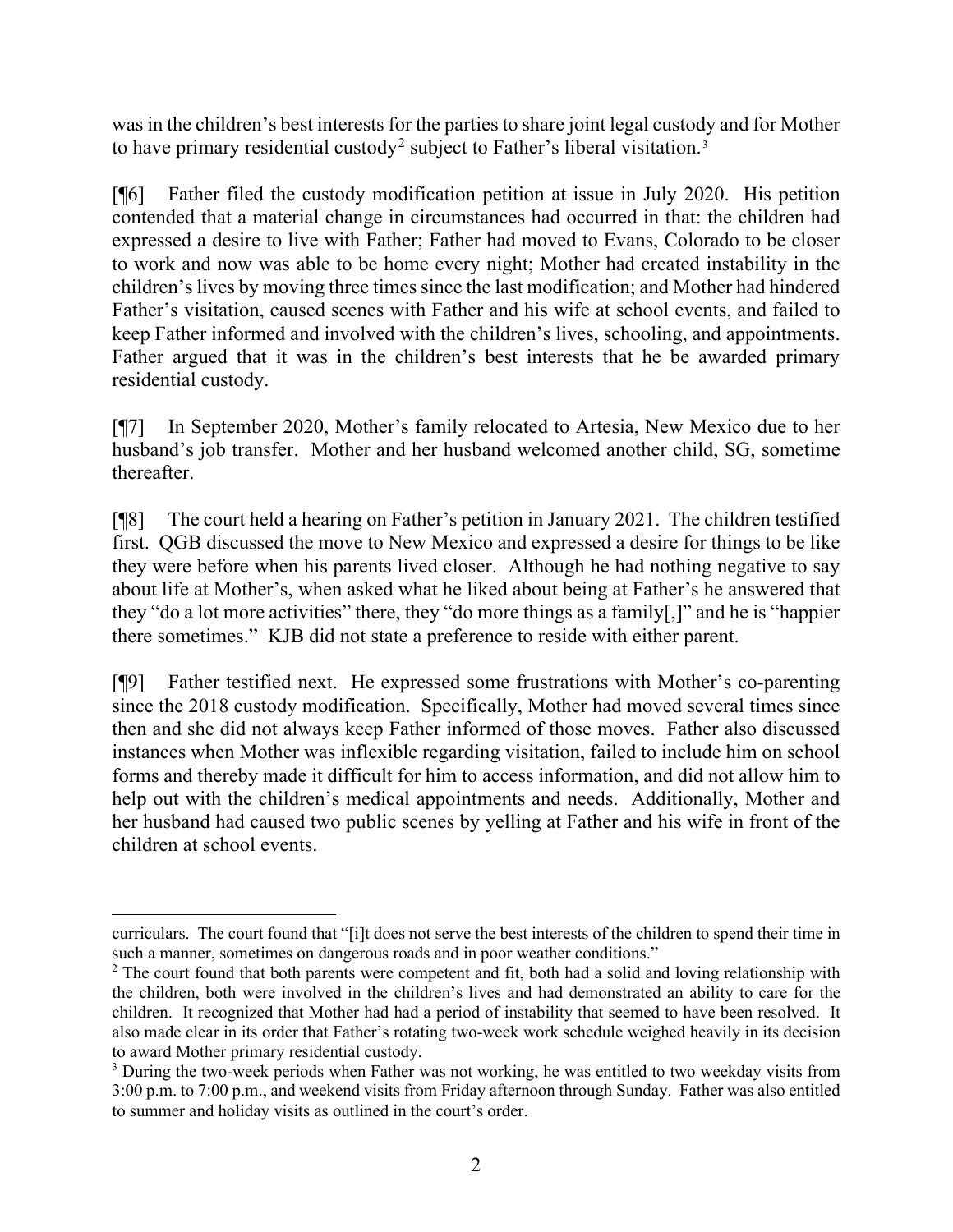[¶10] Father was particularly concerned about Mother's latest move to New Mexico and the nine-hour distance it created between him and the children. Since Mother's move, Father had only seen the children for Thanksgiving and half of Christmas break, and he felt that his communication with them was otherwise strained. Father wanted to see the children more, and because their schooling in New Mexico was online due to COVID-19, Father asked Mother if they could return to the rotating two-week visitation schedule, but this did not occur. Father expressed concern for the children because he felt like they were forced to keep information from him regarding Mother and their life at her home. He feared that, if the current situation continued, KJB would "continue to have a wall [up]" and QGB may begin "to lash out[.]" Lastly, Father explained that awarding him custody would allow the minor children to foster their relationships with extended family because both Father's and Mother's parents live in Laramie, Wyoming, Father's sister lives in Casper, Wyoming, and his wife's family lives in Greeley and Arvada, Colorado.

[¶11] Mother testified that she and her husband were renting their house in New Mexico on a six-month lease that they intended to renew for another six months. Mother explained that the children had a structured routine during the week, and that she was home all day to assist with their online schooling. Due to COVID-19, the children were not participating in many extracurriculars, but the family attended church together and Mother promoted other types of family activities. Mother conceded that her move to New Mexico had made visitation harder, and that, at the time of the hearing, Father's visitation primarily consisted of holidays. However, Mother stated she had never tried to interfere with Father's visitation, and she encouraged the children to call him more.

[¶12] Mother admitted that she had moved, at least once, within Wyoming, without telling Father, and that she had submitted forms to the children's schools that included contact information for only her and her husband. But Mother stated these oversights were due to being busy, and that she never intended to interfere with Father's access to school information. Mother also acknowledged that her actions towards Father and his wife at the two school events were embarrassing and not good examples of co-parenting. As to the children's well-being, Mother claimed that she mainly saw them happy and excited.

[¶13] In closing, Father argued that a material change in circumstances had occurred in that Mother had continuously failed to foster a relationship between Father and the children, and Mother had relocated the children to New Mexico. Mother argued that Father had failed to demonstrate a material change in circumstances. Each party maintained that the children were close to the half- and/or stepsiblings in his or her home and urged the court to consider sibling separation in its best interests analysis. Mother suggested that the sibling relationships in her home, the children's custodial home, should be considered more important. Each party asserted it was in the children's best interest for him or her to have primary physical custody.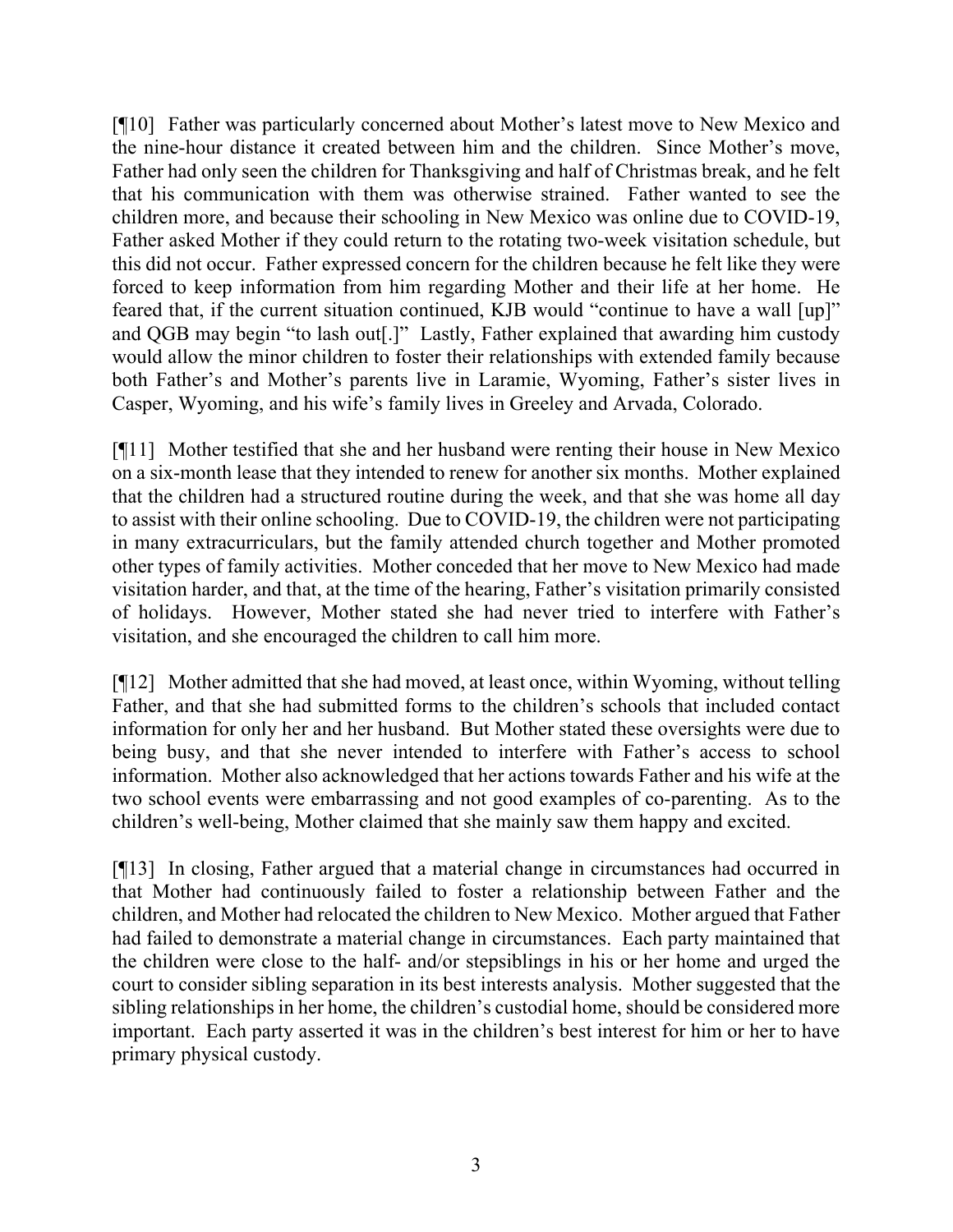[¶14] In a February 2021 order, the district court found that Mother's relocation to New Mexico made the existing visitation schedule difficult, if not impossible, and negatively impacted the children's relationship with Father and therefore constituted a material change in circumstances. The court then determined it was in the children's best interests for the parties to share joint legal custody and for Father to have primary physical custody. Mother timely appealed.

## *STANDARD OF REVIEW*

[¶15] Our standard of review for child custody modification decisions is well established.

We employ a two-step analysis in determining a request for a change in custody or visitation. The first step requires a showing of a material change in circumstances since the most recent custody and/or visitation order. Once that is shown, the court determines whether a change of custody and/or visitation is in the child[ren's] best interests.

*Hays v. Martin*, 2021 WY 107, ¶ 21, 495 P.3d 905, 910 (Wyo. 2021) (quoting *Lemus v. Martinez*, 2021 WY 66, ¶ 17, 486 P.3d 1000, 1007 (Wyo. 2021); *see* Wyo. Stat. Ann. § 20- 2-204(c) (LexisNexis 2021). "We review a district court's child custody modification ruling for an abuse of discretion." *Hays*, ¶ 21, 495 P.3d at 911 (citing *Rush v. Golkowski*, 2021 WY 27, ¶ 36, 480 P.3d 1174, 1182 (Wyo. 2021)). "A court does not abuse its discretion unless it acts in a manner which exceeds the bounds of reason under the circumstances." *Kimzey v. Kimzey*, 2020 WY 52, ¶ 27, 461 P.3d 1229, 1238 (Wyo. 2020) (quoting *Jacobson v. Kidd*, 2018 WY 108, ¶ 14, 426 P.3d 813, 820 (Wyo. 2018)). We evaluate "the sufficiency of the evidence to support the district court's decision, and we afford the prevailing party every favorable inference while omitting any consideration of evidence presented by the unsuccessful party." *Id.* (quoting *Jacobson*, ¶ 14, 426 P.3d at 820).

### *DISCUSSION*

### *I. The court did not abuse its discretion by finding a material change in circumstances had occurred that warranted reconsideration of child custody.*

[¶16] Because custody orders are subject to res judicata, the court must find that a material change in circumstances has occurred before it can consider modifying an existing child custody order. *Id.* ¶ 29, 461 P.3d at 1238 (citing *Bishop v. Bishop*, 2017 WY 130, ¶ 11, 404 P.3d 1170, 1173 (Wyo. 2017)). To be considered material and thereby justify reopening the order, "the change in circumstances must affect the welfare of the children." *Id.* (quoting *Jacobson*, ¶ 17, 426 P.3d at 821); *see also Ianelli v. Camino*, 2019 WY 67, ¶ 23, 444 P.3d 61, 67 (Wyo. 2019). The circumstances "may have relevance in [the children's lives] before there are outward signs of harm." *Ianelli*, ¶ 24, 444 P.3d at 67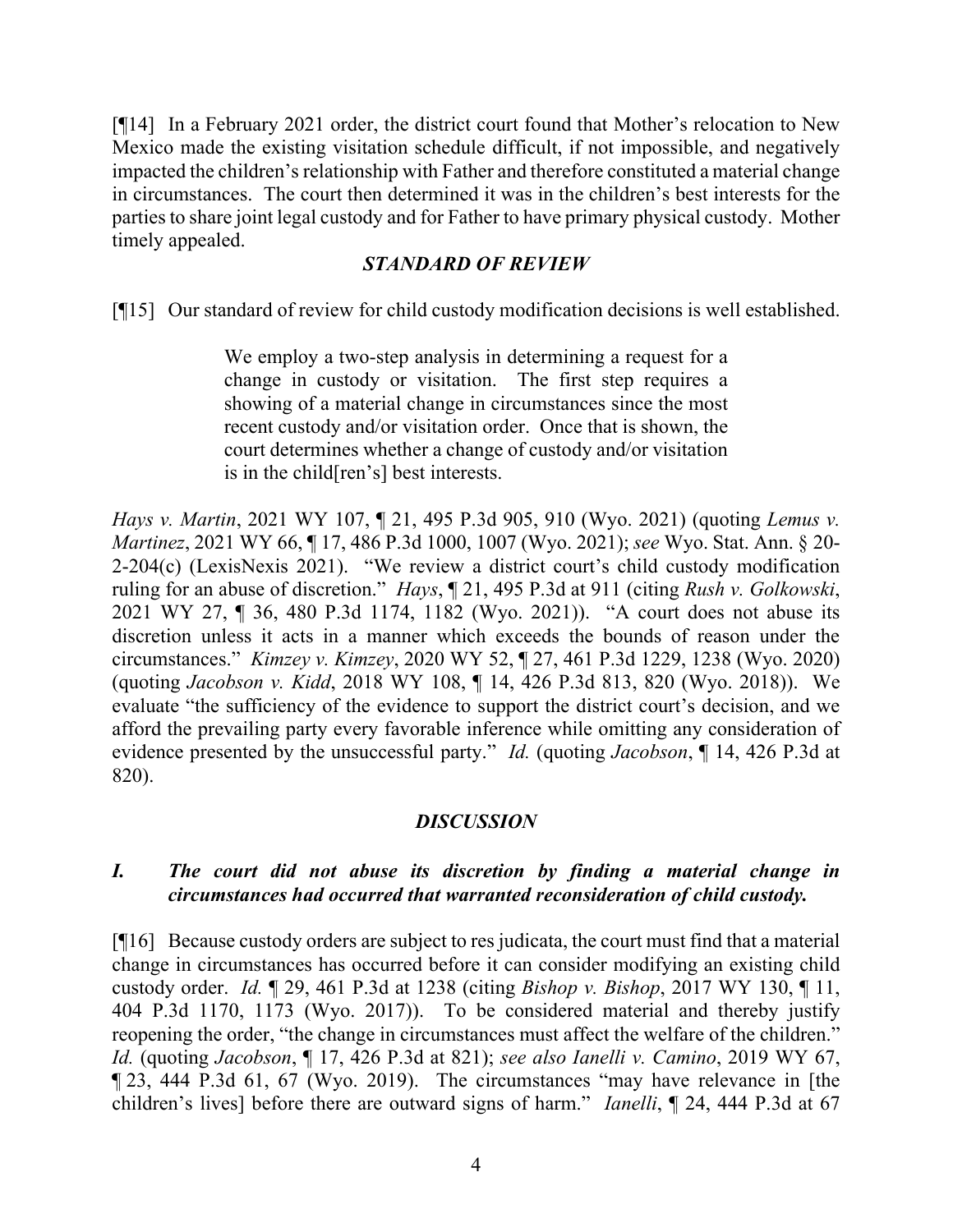(quoting *Jacobson*, ¶ 19, 426 P.3d at 821). "A district court's finding concerning a material change in circumstances is principally a factual determination to which we accord great deference." *Id.* ¶ 23, 444 P.3d at 67 (citation omitted).

[¶17] Mother argues the district court abused its discretion when it found that her move to New Mexico constituted a material change in circumstances. Though Mother agrees that visitation should have been modified because her move "made the current visitation schedule unworkable," she claims that the circumstances did not warrant a change in custody.

[¶18] In *Arnott v. Arnott* we explained that a custodial parent's relocation "and factors 'derivative' of that relocation may constitute a material change of circumstances." *Kimzey*, ¶ 31, 461 P.3d at 1239 (quoting *Arnott v. Arnott*, 2012 WY 167, ¶ 40, 293 P.3d 440, 458 (Wyo. 2012)); *see also Cook v. Moore*, 2015 WY 125, ¶ 8, 357 P.3d 749, 752 (Wyo. 2015). The *Arnott* factors include:

> [A] change in the ability of the parties to maintain the existing parenting agreement, a change in the ability of the children to maintain a close relationship with the remaining parent, factors affecting quality of life in the new location, the child's geographic preference, and the relative merits of available social and educational opportunities in the new location.

*Cook*, ¶ 10, 357 P.3d at 752 (quoting *Arnott*, ¶ 39, 293 P.3d at 458). These factors are meant to provide guidance regarding circumstances courts may consider when a party claims a material change in circumstances due to the custodial parent's relocation. *Id.* ¶ 11, 357 P.3d at 752. The court need not address every factor or specifically rule on each factor "as long as there is some indication it considered them." *Kimzey*, ¶ 38, 461 P.3d at 1241; *see also Cook*, *¶*¶ 11–12, 357 P.3d at 753.

[¶19] The record certainly indicates the district court considered the *Arnott* factors. Examining the circumstances of this case, the court determined that Mother's move to New Mexico "will certainly cause, and has already created, difficulties (if not impossibilities) involving the exercise of current visitation." It also found that the move had negatively impacted the children's relationship with Father, as the parties struggled to maintain visitation given the nine-hour distance between their homes. It recognized that QGB had indicated a preference to live with Father. And it found there was "absolutely no evidence" that the children's lives would "be enhanced economically, emotionally[,] or educationally by the move" to New Mexico.

[¶20] Additionally, the court determined that while Mother's multiple moves decreased stability in the children's lives, Father's stability had increased since he relocated to Colorado to be closer to his job of 10 years. It found that the parties had "suffered from a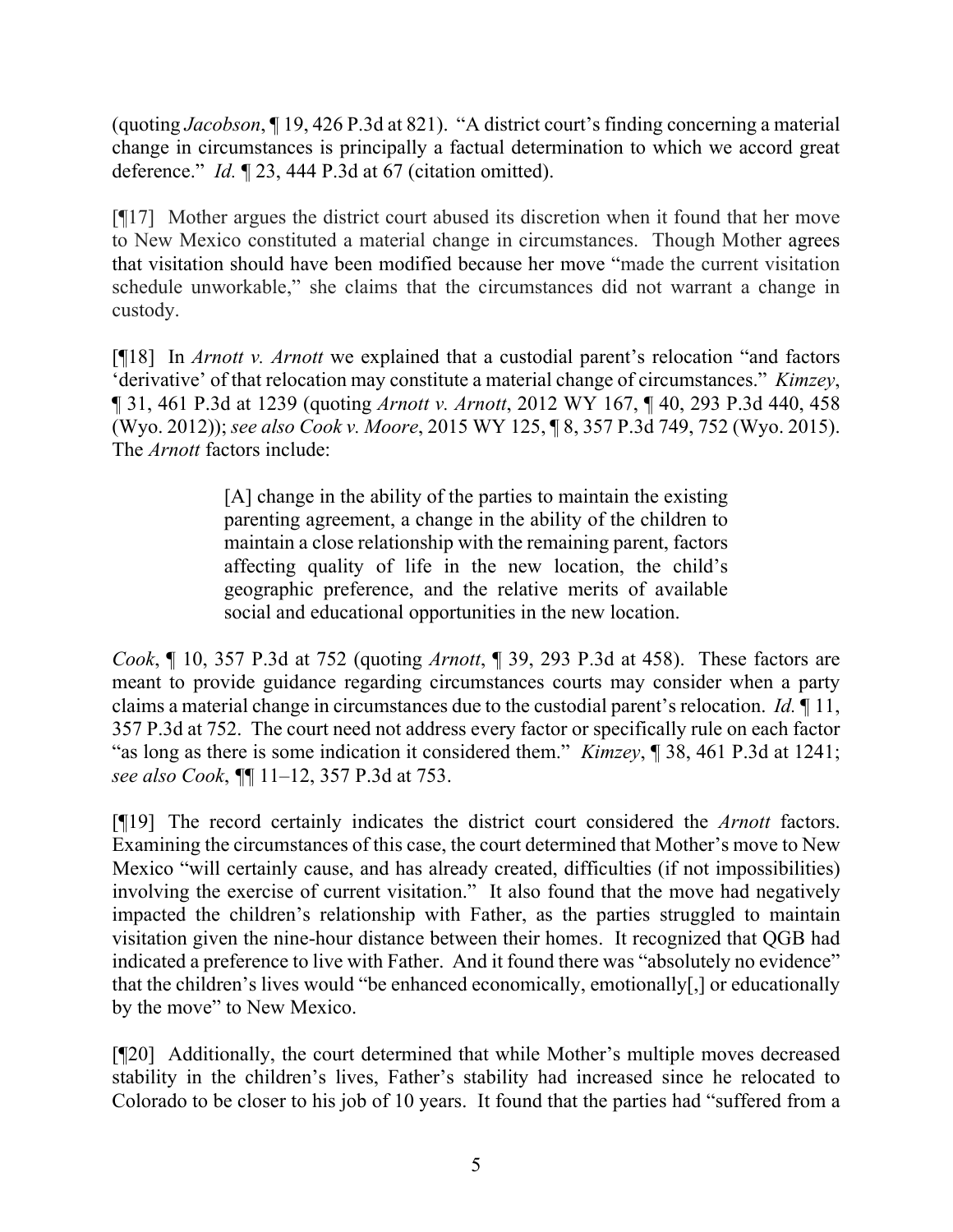deterioration in co-parenting and parental communication, particularly with respect to [Mother] failing to foster an open relationship between the minor children and [Father.]" The court observed that, due to the deterioration of parental communication, "[t]he minor children currently feel unable to be open and free about their relationships with both parents, to the point where they express anxiety about disclosing information to the other parent[.]" And it noted that the move to New Mexico had negatively impacted the children's relationships with their extended family, relationships that could be fostered by a primary placement with Father.

[¶21] As to Mother's argument that the district court should have reconsidered only visitation, it fails for the same reasons we have rejected such arguments before. *See Ianelli*, ¶¶ 25–26, 444 P.3d at 67–68; *Booth v. Booth*, 2019 WY 5, ¶ 21, 432 P.3d 902, 909 (Wyo. 2019). We have previously explained that if the court finds a material change in circumstances has occurred, it is then "required to make an independent determination about what, if any, modification is in the children's best interest." *Ianelli*, ¶ 26, 444 P.3d at 67–68 (quoting *Booth*, ¶ 21, 432 P.3d at 909). Thus, when the court finds a material change, it may properly review both custody and visitation to determine whether modification of the existing order is warranted. *Ianelli*, ¶ 26, 444 P.3d at 68.

[¶22] The district court evaluated the evidence, and adequately assessed whether the change in circumstances was material in accordance with our precedent. We are satisfied it did not abuse its discretion in determining that a material change in circumstances had occurred.

# *II. The district court adequately considered the children's sibling relationships in its best interests analysis.*

[¶23] Once a court has found a material change in circumstances, it must determine what custody arrangement is in the children's best interests. *See Hays*, ¶ 21, 495 P.3d at 910 (citing *Lemus*, ¶ 17, 486 P.3d at 1007). This requires consideration of the factors set forth in Wyo. Stat. Ann. § 20-2-201(a). [4](#page-6-0) *Walsh v. Smith*, 2020 WY 25, ¶ 13, 458 P.3d 58, 64

- (i) The quality of the relationship each child has with each parent;
- (ii) The ability of each parent to provide adequate care for each child throughout each period of responsibility, including arranging for each child's care by others as needed;
- (iii) The relative competency and fitness of each parent;
- (iv) Each parent's willingness to accept all responsibilities of parenting, including a willingness to accept care for each child at specified times and to relinquish care to the other parent at specified times;
- (v) How the parents and each child can best maintain and strengthen a relationship with each other;

<span id="page-6-0"></span><sup>&</sup>lt;sup>4</sup> "In determining the best interests of the child, the court shall consider, but is not limited to, the following factors":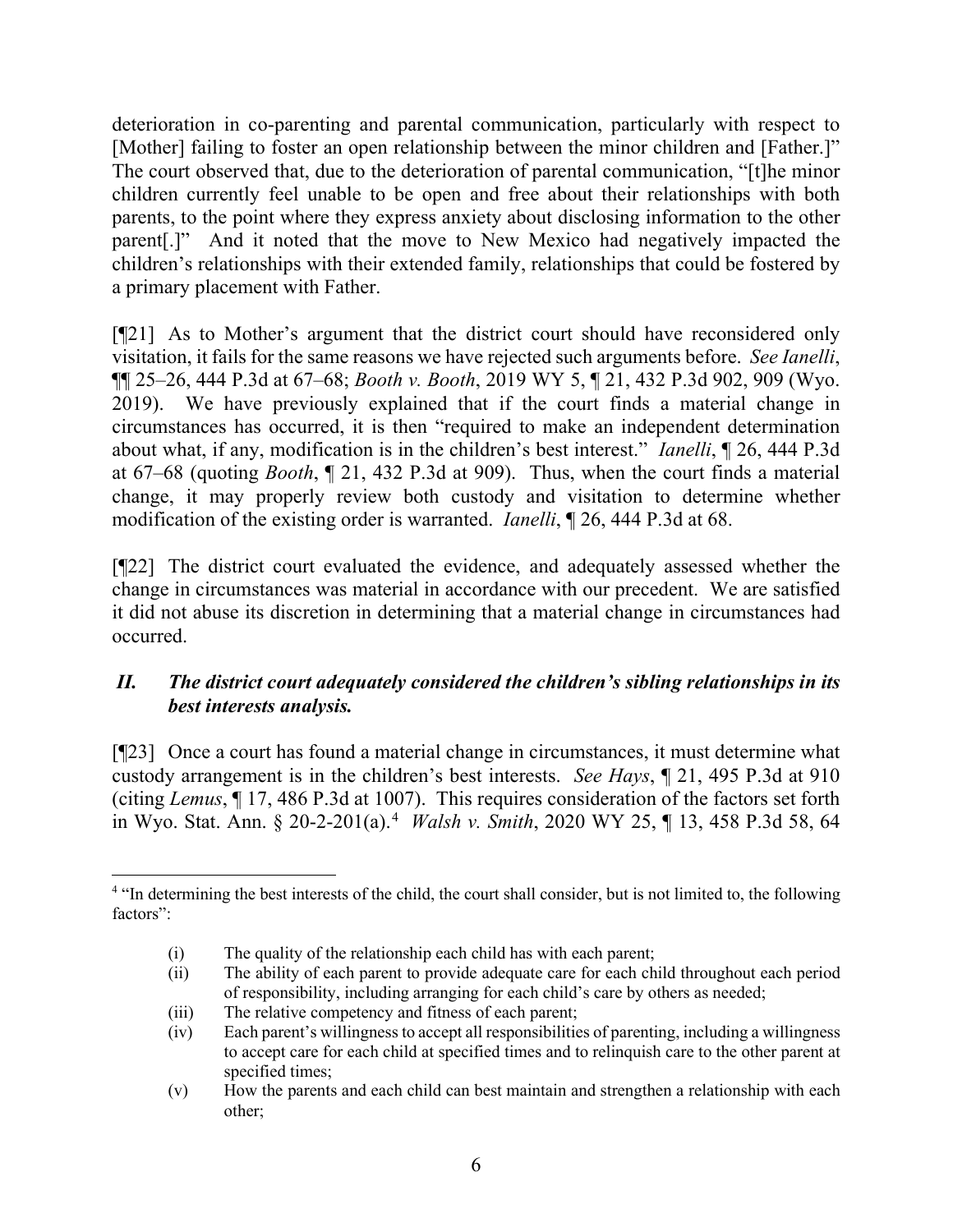(Wyo. 2020). Separation of siblings is a non-statutory factor courts also must consider, together with other non-statutory factors such as primary caregiver status and a child's custodial preference. *See Ianelli*, ¶ 27, 444 P.3d at 68 (collecting cases). "No single factor is determinative[.]" *Id.* (quoting *Martin v. Hart*, 2018 WY 123, ¶ 21, 429 P.3d 56, 63 (Wyo. 2018)). Rather, the court "must look to the totality of the evidence" to determine what arrangement is in the children's best interests. *Id.* (citation omitted).

[¶24] In regard to sibling separation, "[w]e have consistently acknowledged a strong public policy in favor of preserving sibling relationships and '[k]eeping siblings together in the same household[.]'" *Id.* ¶ 30, 444 P.3d at 69 (quoting *Paden v. Paden*, 2017 WY 118, ¶ 19, 403 P.3d 135, 141 (Wyo. 2017)). This policy is "equally applicable whether the children are full sibling, half[-]sibling, or stepsiblings." *Id.* (quoting *Aragon v. Aragon*, 2005 WY 5, ¶ 26, 104 P.3d 756, 764 (Wyo. 2005)). We have instructed district courts to "articulate the reasons supporting any decision to separate siblings to assure that a 'comprehensive evaluation of all relevant factors occurred' prior to the custody determination." *Id.* (citation omitted). And we have cautioned trial counsel that they cannot remain passive on the issue, they "must assist the trial judge in articulating on the record the relevant factors and their relative weight which, in the lawyer's professional judgment, should act as a foundation for the [] court's exercise of judicial discretion.'" *Id.* (citing *Paden*, ¶ 19, 403 P.3d at 141).

[¶25] Though Mother did not request W.R.C.P. 52(a) findings, *see Walsh*, ¶ 17, 458 P.3d at 65, she now takes issue with the district court's terse analysis regarding the children's sibling relationships. The district court found:

> QGB and KJB have half[-]siblings and/or stepsiblings at both parents' homes. The evidence reflected that QGB and KJB are close to all of their various siblings.

Without citing to authority, Mother argues that because the children had siblings in both households, the court was required to make a more in-depth analysis regarding sibling separation. She also contends that the sibling separation analysis should be focused on the "siblings within the home of the primary caregiver" in order to avoid "separating a familial

(x) Any other factors the court deems necessary and relevant.

Wyo. Stat. Ann. § 20-2-201(a) (LexisNexis 2021).

<sup>(</sup>vi) How the parents and each child interact and communicate with each other and how such interaction and communication may be improved;

<sup>(</sup>vii) The ability and willingness of each parent to allow the other to provide care without intrusion, respect the other parent's rights and responsibilities, including the right to privacy;

<sup>(</sup>viii) Geographic distance between the parents' residences;

<sup>(</sup>ix) The current physical and mental ability of each parent to care for each child;